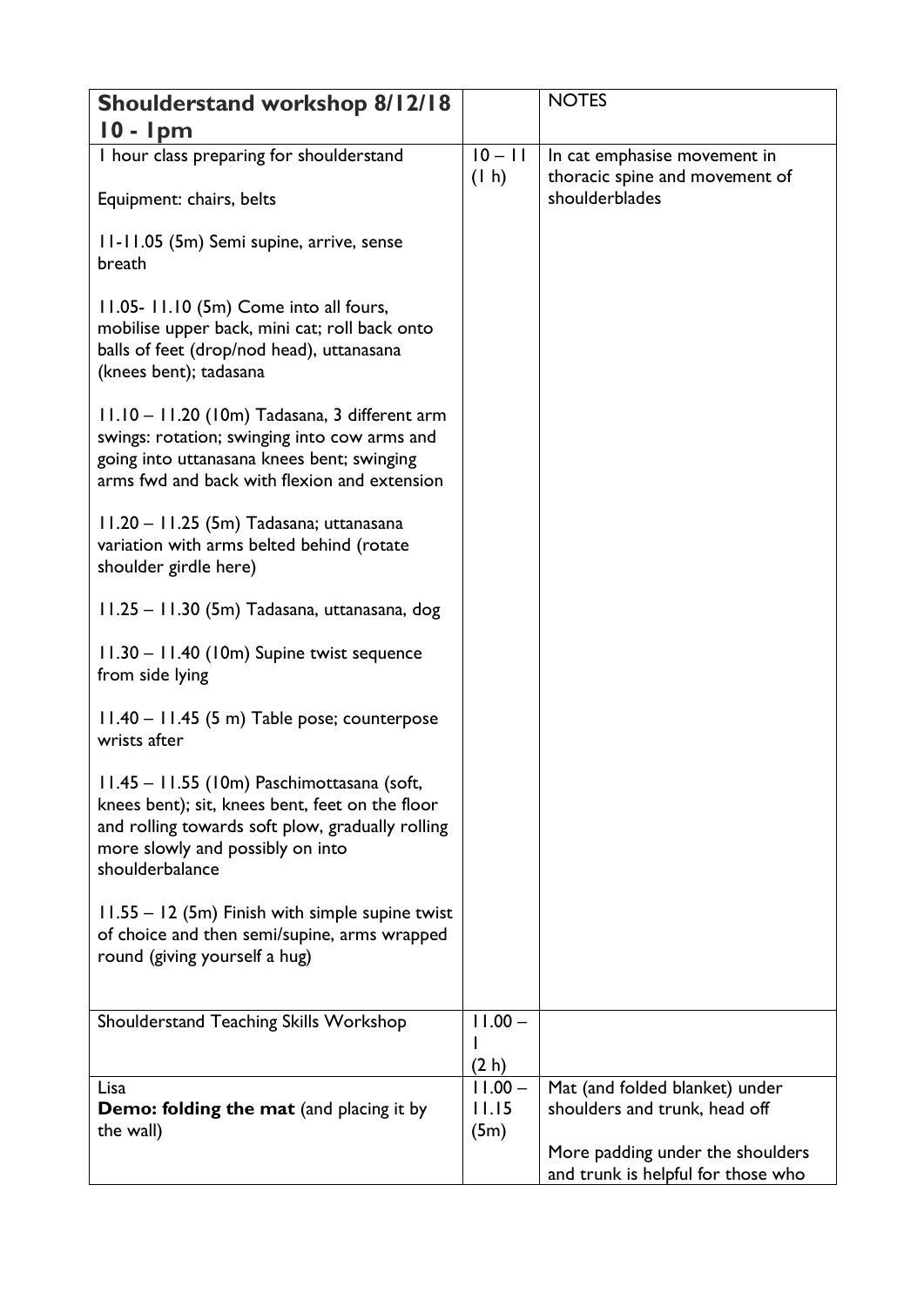|                                                                                     |                    | have a stiff and 'sticky out' cervical-                                      |
|-------------------------------------------------------------------------------------|--------------------|------------------------------------------------------------------------------|
|                                                                                     |                    | thoracic junction                                                            |
| Lisa lead<br>Demo: using the wall                                                   | $11.05 -$<br>11.15 | This approach is very safe                                                   |
|                                                                                     | (10m)              | helpful for who find flexion<br>difficult/can't roll                         |
| Demo going up                                                                       |                    | a good option for those who                                                  |
| and                                                                                 |                    | are just starting to move                                                    |
| Coming down                                                                         |                    | towards the pose                                                             |
|                                                                                     |                    | On the descent: either knees to                                              |
|                                                                                     |                    | forehead and rolling down (good for                                          |
|                                                                                     |                    | emphasising flexion pattern but                                              |
|                                                                                     |                    | some find this scary)<br>or                                                  |
|                                                                                     |                    | reaching for the wall with the feet                                          |
|                                                                                     |                    | and reversing the journey                                                    |
| <b>Group work</b>                                                                   | $11.20 -$<br>11.40 | In the transition look for flexion<br>pattern through trunk, breastbone      |
| Work in 3s: one instructs going up, one does,<br>one instructs coming down          | (20m)              | softening and falling of chin as back                                        |
|                                                                                     |                    | of neck relaxes and gently lengthens;                                        |
|                                                                                     |                    | As student comes onto their                                                  |
|                                                                                     |                    | shoulders look at thoracic area and                                          |
|                                                                                     |                    | see how it has the potential to move                                         |
|                                                                                     |                    | away from the floor; this depends on<br>ability to flex at cervical-thoracic |
|                                                                                     |                    | junction (neck extensors need to                                             |
|                                                                                     |                    | relax and lengthen)                                                          |
|                                                                                     |                    | Bony structures of the shoulders                                             |
|                                                                                     |                    | receive weight                                                               |
| <b>Brainstorm and Discussion</b>                                                    | $11.40 -$          | Amz and Lmc emphasise the                                                    |
| Safety, contraindications, what does<br>shoulderstand help to address? (amz and Imc | 12.00<br>(20m)     | responsibilities of the teacher to<br>plan and prepare appropriately with    |
| have 'pros and cons' list to hand)                                                  |                    | due care and consideration for                                               |
| When is a good time to start teaching<br>shoulderstand? Why?                        |                    | everyone in the class                                                        |
|                                                                                     |                    | Sum up with the following:                                                   |
|                                                                                     |                    | PREPARE: prepare and warm up                                                 |
|                                                                                     |                    | appropriately (class planning);<br>prepare the mat and organize the          |
|                                                                                     |                    | class and props (note that the                                               |
|                                                                                     |                    | organization takes time - nb. Class                                          |
|                                                                                     |                    | planning)                                                                    |
|                                                                                     |                    | GO SLOWLY: an easy comfortable<br>breath throughout; if breathing gets       |
|                                                                                     |                    | labored it is time to descend;                                               |
|                                                                                     |                    | <b>DESCEND CAREFULLY: Encourage</b>                                          |
|                                                                                     |                    | students to descend before they get                                          |
|                                                                                     |                    | tired so that they can come down<br>attentively and in an unhurried manner   |